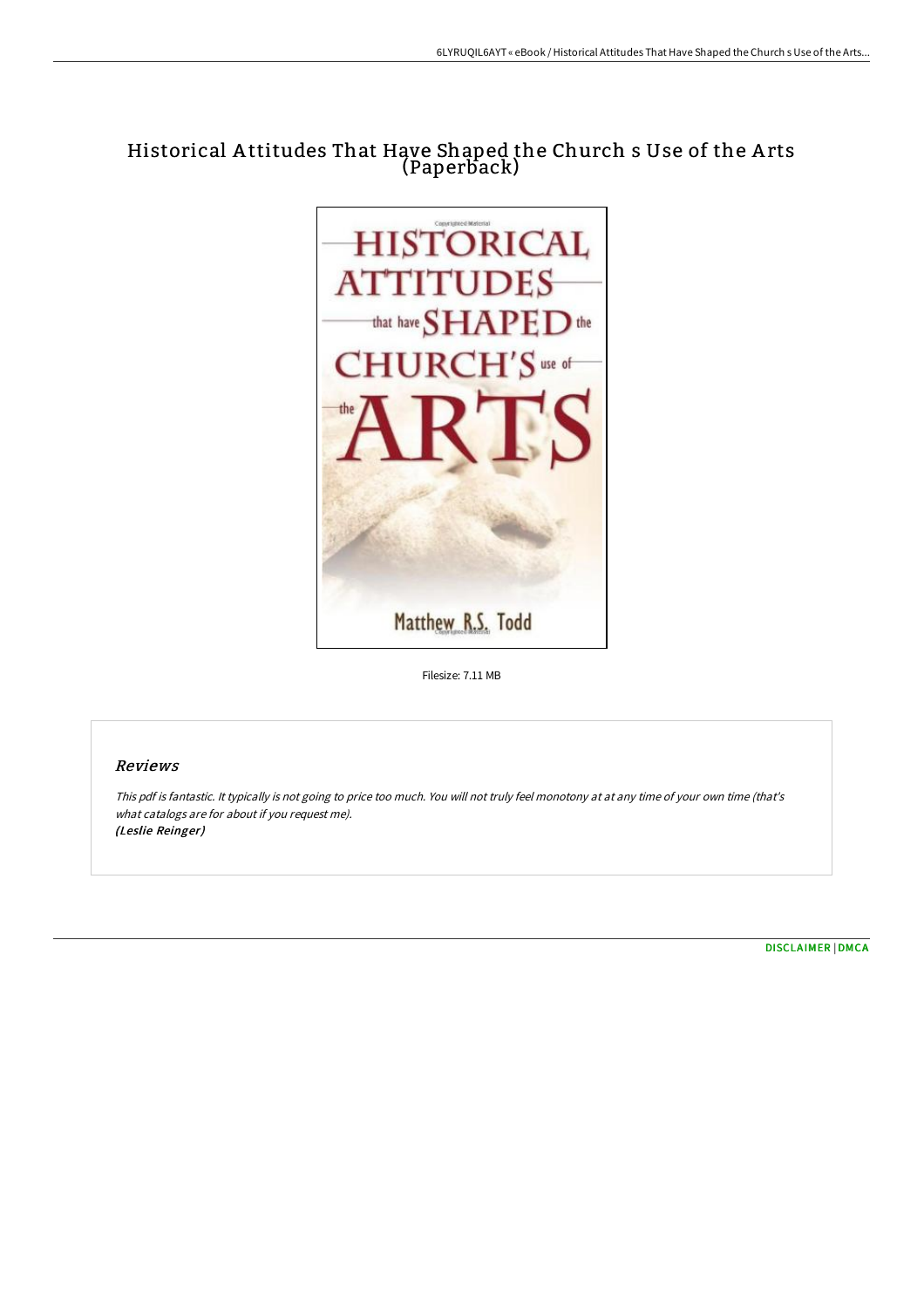## HISTORICAL ATTITUDES THAT HAVE SHAPED THE CHURCH S USE OF THE ARTS (PAPERBACK)



To save Historical Attitudes That Have Shaped the Church s Use of the Arts (Paperback) eBook, please click the button below and download the file or get access to other information which might be in conjuction with HISTORICAL ATTITUDES THAT HAVE SHAPED THE CHURCH S USE OF THE ARTS (PAPERBACK) book.

Word Alive Press, 2010. Paperback. Condition: New. Language: English . Brand New Book \*\*\*\*\* Print on Demand \*\*\*\*\*. Matthew Todd reflects on two millennia of religious action, reaction, and inaction with the arts. His composition mines the question, What attitudes have shaped the Church s use of the arts? The book briefly addresses a range of diverse attitudes encompassing the disciplines of theology, philosophy, sociology, humanities, aesthetics and psychology. A panorama of attitudes are winnowed out from historical epochs in the Ancient, Medieval, Reformational and Modern/Postmodern Church. What emerges is that the Church s attitudes towards the arts is mixed and deeply impacted by secular practices, renewal, philosophical movements, and theological interpretation. Two things can be stated at the outset: first, the Church s attitudes towards the arts have not been conceived in a vacuum. Secondly, as C.S. Lewis pointed out, when Christian activities have been directed toward this present world. the arts (have) tended to flourish in its neighborhood. This is the first book I ve seen that shows the diversity of attitudes that have shaped the Church s involvement in the arts to the present day. The Church s attitudes towards the arts have often been shaped by various movements and interpretations. OFen today I find Christians largely unaware of how much Western culture has been shaped by Christian values. Matthew helps us get a more informed perspective. Dal Schindell, Instructor in Art Christianity, Director of the Lookout Gallery, Regent College.

 $\mathbf{r}$ Read Historical Attitudes That Have Shaped the Church s Use of the Arts [\(Paperback\)](http://techno-pub.tech/historical-attitudes-that-have-shaped-the-church.html) Online B Download PDF Historical Attitudes That Have Shaped the Church s Use of the Arts [\(Paperback\)](http://techno-pub.tech/historical-attitudes-that-have-shaped-the-church.html)